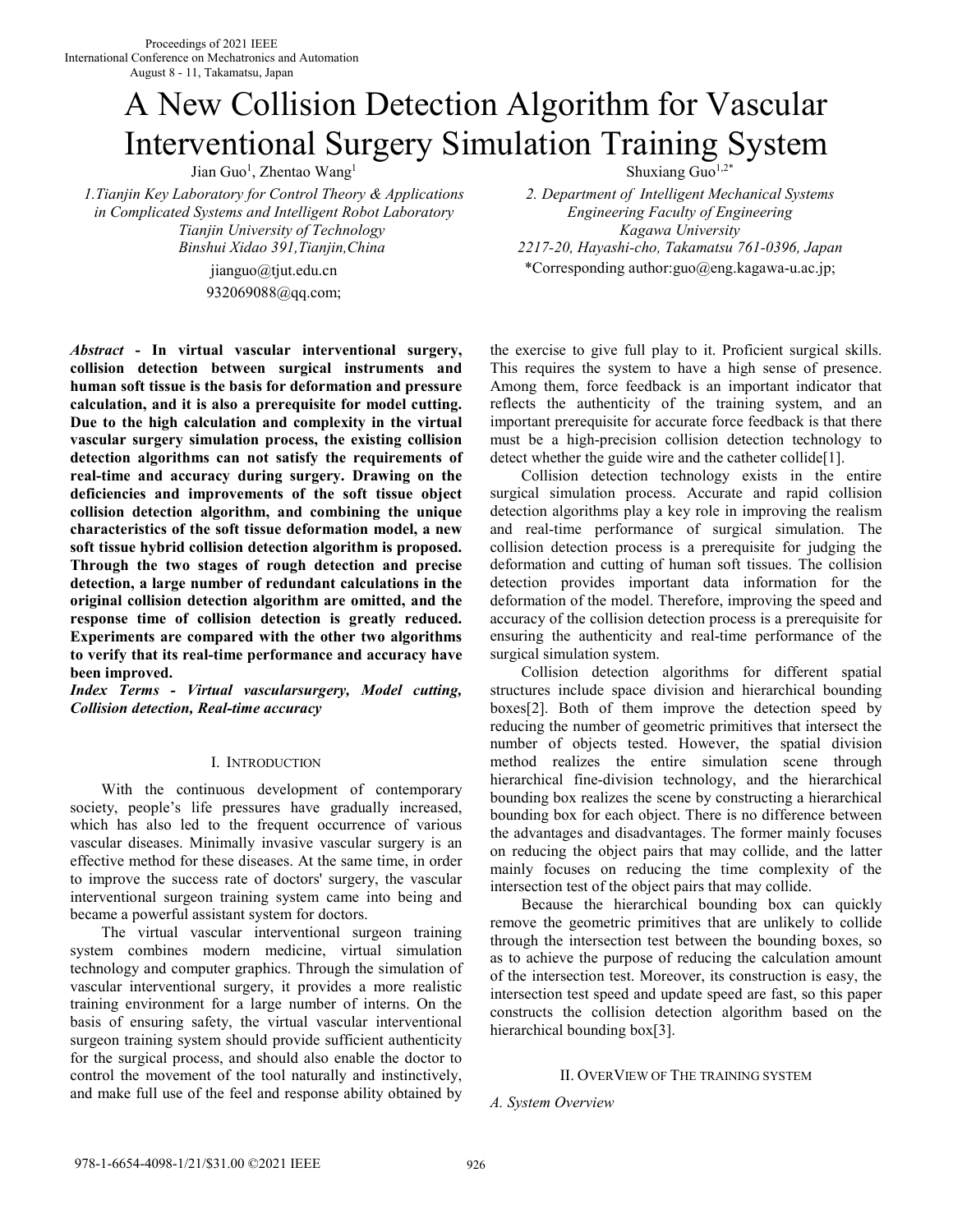The vascular interventional surgeon training system in this laboratory is mainly composed of two parts: the masterslave system of the vascular interventional surgeon training system and the VR(Virtual Reality)-based vascular interventional surgeon training system. The following mainly introduces the part of the training system for vascular interventional surgeons based on VR.

The VR-based vascular interventional surgeon training system uses virtual reality technology and real human body

CTA(CT angiography) data to three-dimensionally reconstruct the human body's blood vessel model to build a virtual environment. The virtual environment side relies on the catheter and guide wire operation information of the trained doctor on the master manipulator[4]. In the virtual environment, the corresponding catheter and guide wire move in the simulated blood vessel, and use collision detection and physics engine to simulate the operation of the surgical instrument in the blood vessel.The tactile feedback force received in the media is fed back to master manipulator, so as to provide the doctor with tactile feedback. At the same time, the virtual environment side directly displays various visual information on the display, providing intuitive visual feedback to the trained doctor.

In the previous research of our team, the vascular interventional surgery training platform was built and continuously improved, and its structure diagram is shown in Fig. 1. In 2014, the team designed a manipulator for the vascular interventional surgery training system, which uses magnetorheological fluid to achieve tactile feedback. In 2016,a VR vascular interventional surgery training system based on OpenGL was designed for catheter operation training. In the same year, a new manipulator that uses electromagnetic force to achieve tactile feedback was designed, and related debugging and experiments were carried out in 2016-2017. From 2018 to 2019, on the basis of previous research, the team newly designed a manipulator with catheter guidewire operation, and developed a vascular interventional doctor training system based on the catheter guidewire operation[5]<sup>,</sup>[6].



Fig. 1 The concept of the developed training system

# B. *Virtual environment platform*

This system uses Unity 3D as the virtual environment platform, and its software interface is shown in Fig. 2. Unity3D is a multi-platform comprehensive game development tool developed by Unity Technologies that allows players to easily create interactive content such as 3D video games, architectural visualization, and real-time 3D animation[7],[8]. It is a fully integrated professional game engine. It has a visual editing interface, which is convenient for script editing. The bottom layer supports OpenGL, Direct11 and physics engine, which can well simulate the physical characteristics of objects. At the same time, it uses the object-oriented programming language C# and can be developed in conjunction with the VisualStudio integrated development environment.





At present, the common types of hierarchical bounding boxes include bounding boxes along coordinate axes, spherical bounding boxes, directional bounding boxes, and discrete directional polyhedrons[9]. As shown in Fig. 3.



## A. *Bounding box along the coordinate axis (AABB)*

AABB is one of the most widely studied and used bounding boxes in collision detection algorithms. The AABB bounding box is composed of a smallest hexahedron that contains the object and each side is parallel to the coordinate axis, as shown in Figure  $3(a)$ . The calculation of the AABB bounding box of an object is very simple. It only needs to calculate the maximum and minimum values of the vertices of each element in the set of geometric primitives that compose the two objects in the X, Y, and Z coordinates. To determine whether two AABBs intersect, you only need to determine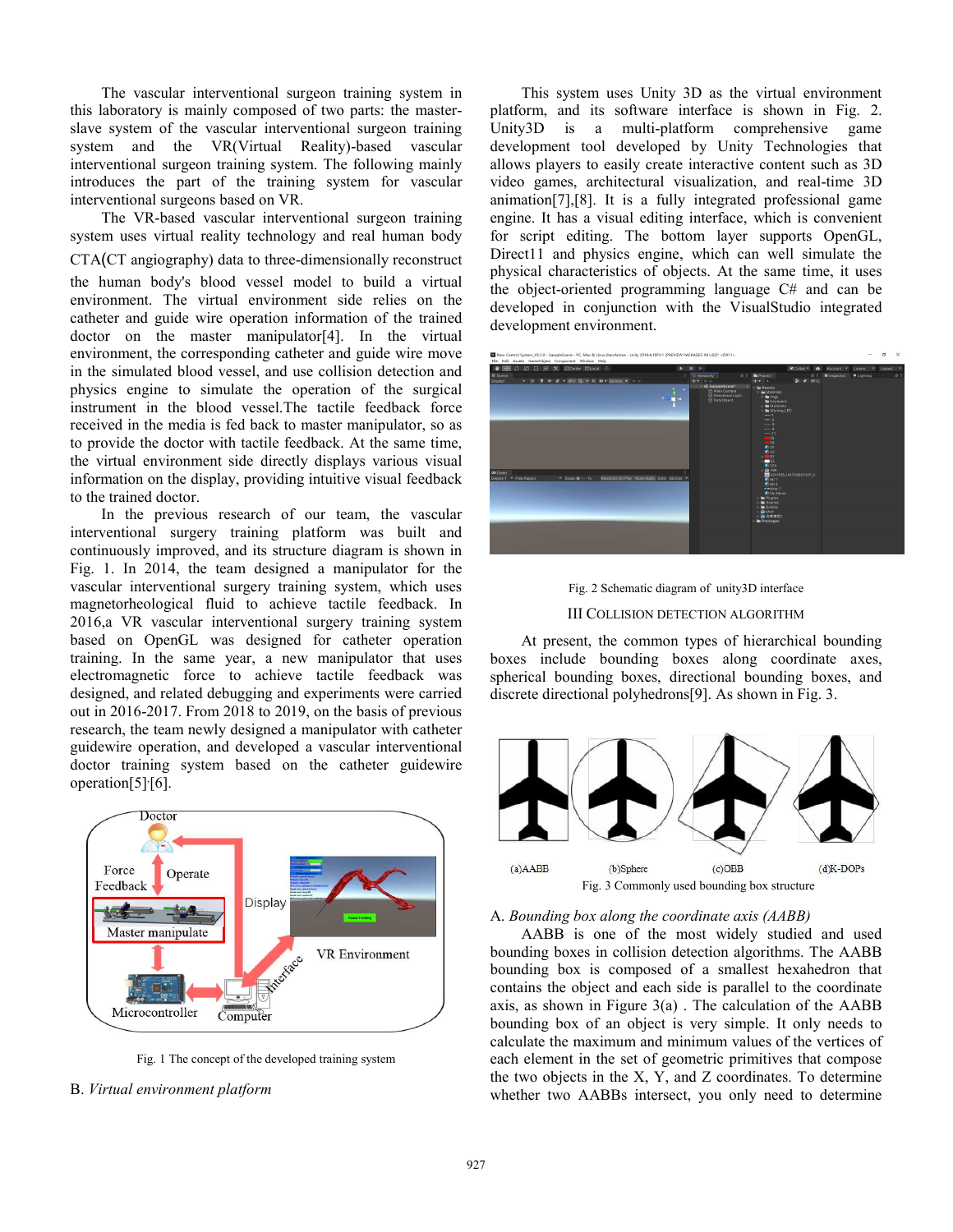whether the projection intervals on the three coordinate axes overlap. Therefore, this kind of intersection test requires up to 6 comparison operations.

When the object undergoes translation, rotation, etc., the bounding box changes accordingly and needs to be updated. At the same time, its shortcomings are also more obvious, that is, when an object is on the diagonal of the hexahedral bounding box, many redundant points will be generated and the detection efficiency will be reduced.Suppose, the minimum value of the projection on the coordinate axis of the enclosed object is  $u_x$  ,  $u_y$ ,  $u_z$ , The maximum value is  $v_x$ ,  $v_y$ ,  $v_z$ , Then the area determined by AABB is represented by a non-empty point set R, and its mathematical expression is:

$$
R = \{(x, y, z) | u_x \le x \le v, u_y \le y \le v_y, u_z \le z \le v_z \} \tag{1}
$$

# B.*Spherical bounding box (sphere)*

The spherical bounding box is a very simple but at the same time a relatively poor tightness. The method of establishing this kind of bounding box is to use a sphere to contain the objects to be enclosed, as shown in Figure 3(b). Its advantage lies in its simple intersection test. For whether two objects collide, it is only necessary to determine whether the distance between the centers of the spheres containing the two objects is greater than the sum of the radii of the two spheres. If it is greater than, then there is no intersection, if less than, then the two balls intersect. The area determined by Sphere is represented by a set of non-empty points R,Its mathematical expression is:

$$
R = \{(x, y, z) | (x - C_x)^2 + (y - C_y)^2 + (z - C_z)^2 \le r^2 \}
$$
 (2)

Where  $(C_x, C_y, C_z)$  is the center coordinate of Sphere, r is the radius of the Sphere.

# C. *Directional Bounding Box (OBB)*

OBB is defined as the smallest cuboid that can contain objects, and the construction direction of OBB is arbitrarily selected relative to the coordinate axis.The area determined by OBB is represented by a non-empty point set R, whose mathematical expression is:

$$
R = \{C + a\eta v_1 + b\eta v_2 + c\eta v_3 \mid a, b, c \in (-1, 1)\}\tag{3}
$$

Among them, C is the center of OBB, $v_1$ ,  $v_2$ ,  $v_3$  is the three directions of the cuboid,  $r_1$ ,  $r_2$ ,  $r_3$  is the radius in the corresponding direction.

The biggest feature of OBB is that it allows arbitrary selection of directions, which can be selected according to the geometry of the enclosed object, thus having a high degree of compactness. However, selecting the best enclosing direction to construct OBB also causes the difficulty of the algorithm. For objects that deform after a collision, the OBB needs to be rebuilt, resulting in a significant increase in calculation. Therefore, OBB is more suitable for rigid bodies that are not deformed, but not suitable for soft collision detection.

# D. *Discrete directed polyhedrons (K-DOPs)*

The definition of the bounding box of a discrete directed polyhedron refers to a convex hull that contains an object and the normal vectors of all faces are in a certain fixed direction(FDH), as shown in Figure 3(d). It can be seen from the figure that the K-DOPs bounding box can surround the object more tightly than other bounding boxes. However, the intersection test between bounding volumes of K-DOPs is more complicated.

Since all bounding boxes of K-DOPs are defined by direction vectors from the same set, the intersection test between K-DOPs can be determined based on each direction vector. There are k/2 pairs of vectors in opposite directions in the set. The maximum extension of K-DOPs on each pair of vectors determines its projection interval on the pair of vectors. A bounding box of K-DOPs can be completely described in these vector pairs. Is determined by k/2 projection intervals on. Therefore, the intersection test between the bounding boxes of K-DOPs can be completed by the overlap test of the projection interval. As long as the projection intervals of the two K-DOPs bounding boxes in a certain direction pair in the set do not overlap, it can be judged that they are not intersecting. If their projection intervals on all pairs of directions in the set overlap, they are conservatively considered to be intersecting.K-DOPs are also called fixeddirection convex hulls (FDH).Assuming that X is a non-empty point set, the expression of the convex hull in the D direction is:

$$
FDH_D(X) = (H_D(X))_{d \in D} \tag{4}
$$

Where FDH is a pair of collinear and opposite vectors. E. *Comparison of several types of bounding boxes*

The bounding box structure of the model in virtual surgery affects the accuracy and calculation efficiency of collision detection. As shown in Table Ⅰ, it is the difficulty of construction and other characteristics to horizontally compare the above several commonly used bounding boxes and summarize their advantages and disadvantages.Where "A" stands for the best and "D" stands for the worst.

**PERFORMANCE COMPARISON TABLE**<br>Modeling Tightness Difficulty Update Species Tightness Update Suitable difficulty of frequency for detection software  $K-DOPs$  $\overline{c}$ A  $\overline{c}$ D B  $\overline{\mathbb{B}}$  $\overline{\text{D}}$ Sphere A A  $\mathcal C$  $\overline{D}$  $\overline{\mathbb{D}}$ OBB  $\, {\bf B}$  $\mathbb{D}$ B  $\overline{c}$  $\overline{B}$ AABB A  $\mathbb C$ A

TABLE Ⅰ

As can be seen from the table, different types of bounding boxes have different characteristics.

# IV HYBRID HIERARCHICAL BOUNDING BOX ALGORITHM

In view of the advantages and disadvantages of the above various bounding boxes, some researchers have proposed a hybrid bounding box algorithm, which is to construct a variety of bounding boxes to enclose the required objects. In this way, we can not stick to the shortcomings of a single bounding box, but also make full use of the advantages of different bounding boxes[9]. Thereby improving the overall performance of the bounding box.

### A. *Introduction to Hierarchical Surrounding Tree Algorithm*

Hierarchical enclosing tree refers to the use of simple hierarchical bounding boxes to enclose complex objects, and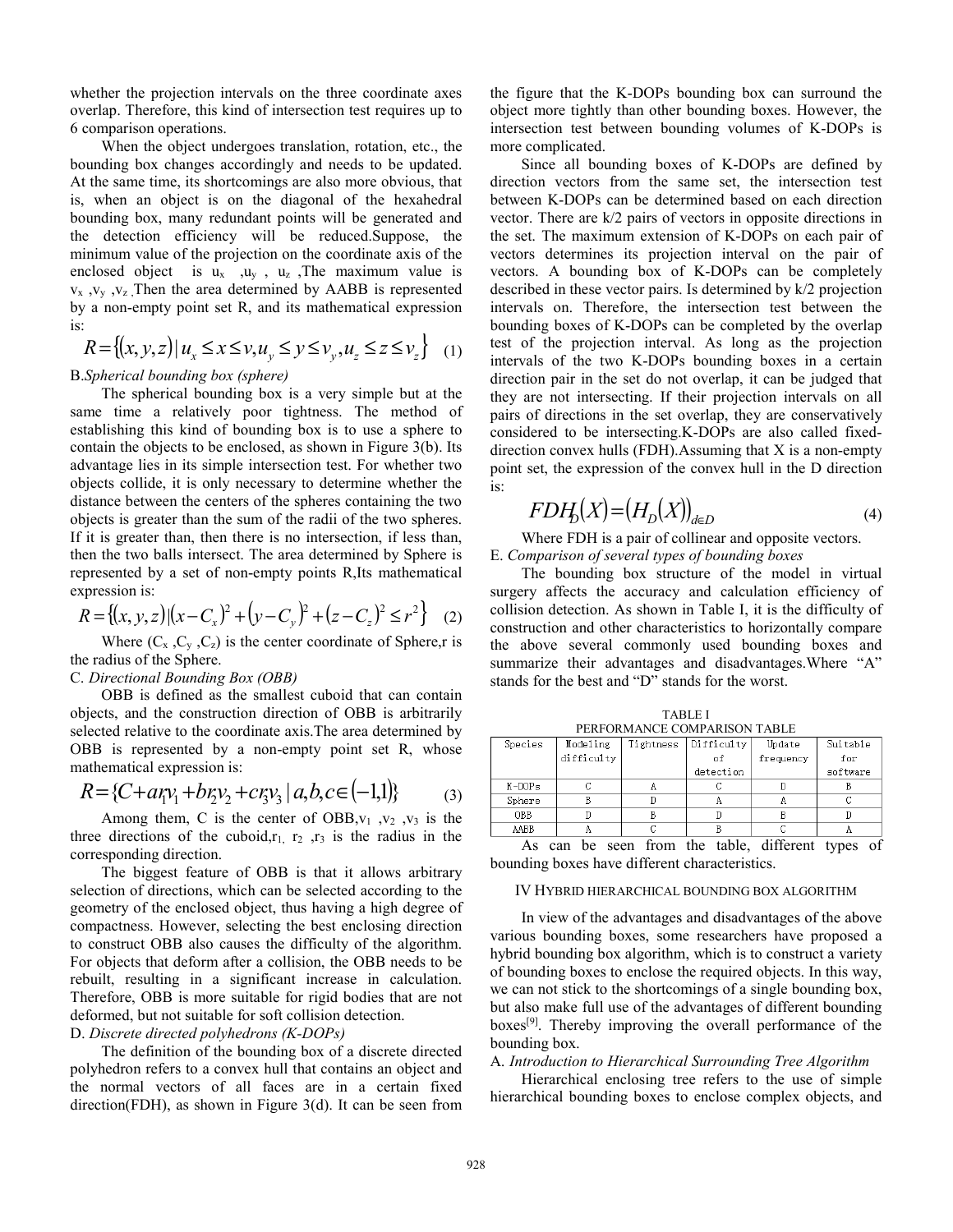then gradually divide the objects until they are subdivided into geometric primitives (such as triangles), or meet a specific end condition, and continue to enclose them The body surrounds the sub-parts of the object. By constructing a hierarchical tree structure to store the bounding box of the sub-parts of the object, let it gradually approach the real object. The intersection test between objects is achieved by traversing the hierarchical tree<sup>[10]</sup>.

The most important thing for this algorithm is how to construct the hierarchical tree. The construction of the hierarchical tree is generally completed in the initial stage of the program's operation, and there is no need to construct the hierarchical tree during the program's operation[11],[12]. The complex object model is divided into many sub-parts by the hierarchical tree, and at the same time, the bounding box of the sub-parts is continuously constructed, and each sub-part of the object is connected by a tree-type hierarchy. As shown in Fig. 4, the root node of the hierarchical tree is used to store the bounding box of the outermost layer of the object, and the child nodes are used to store the bounding box of the subpart of the object. It is gradually divided through a layer-by-layer recursive method until the node reaches a certain condition<sup>[13]</sup>. After the end, the primitives that make up the object are usually called leaf nodes. The node not only stores the geometric element information of the sub-part of the object, but also stores the bounding box information of the sub-part. During the intersection test, the tree is traversed through the level of the tree and the bounding boxes of the sub-parts are continuously compared to determine whether the object intersects.



Fig. 4 Schematic diagram of the hierarchical tree structure

#### B *Construction of Mixed Hierarchy Bounding Box Tree*

This paper chooses to use the binary tree structure to construct the hierarchical bounding box tree, because the binary tree structure is simple, the calculation speed is fast, and it has an efficient traversal method[14].This method will greatly improve the efficiency of collision detection and improve the real-time performance of the system. Construct a bounding box hierarchical tree for the set X of basic geometric elements that compose the object. The methods mainly include three types of bottom-up, top-down, and progressive insertion algorithms[15]. As shown in Fig. 5, it is a schematic diagram of the construction process of the three types of algorithms.



Fig. 5 Constructing methods of three levels of bounding box tree

(1) The bottom-up construction idea is to merge several sets into a parent set. First, create a bounding box for each basic geometric element of set X, which is the leaf node of the bounding box tree, and then use local information to pair the bounding box The leaf nodes around the tree are recursively classified to form a parent node, and so on, step by step up to the root node (set X).

(2) The idea of top-down construction is to divide the complete set into several subsets. First, construct the bounding box with the complete set X as the root node, and then use the information based on the complete set to recursively divide the root node into several subsets, and divide each subset The constructed bounding box serves as the child node up to the leaf node.

(3) The progressive insertion method construction algorithm is a dynamic algorithm for constructing the enclosing tree. By judging the position of the basic geometric elements in the binary tree one by one, the bounding box of each geometric element is inserted into the bounding box tree, and then constructed layer by layer Tree structure.

Although the bottom-up construction method can construct a relatively better binary tree structure, it is difficult to reasonably allocate graphics elements and is poor in feasibility. When the progressive insertion algorithm constructs a binary tree, a large number of location selection operations are very time-consuming and consume space and memory, so there are fewer applications. In contrast, the topdown approach is more mature, easy to implement, and more efficient. Therefore, in the collision detection module of virtual surgery, this paper uses a top-down algorithm to construct a hybrid hierarchical bounding box tree for soft tissues.At the same time, combining the advantages and disadvantages of the above several collision bounding boxes, this paper proposes a hybrid hierarchical bounding box of AABB and K-DOPs. This kind of bounding box mainly combines the characteristics of fast update detection speed of AABB bounding box and good tightness of K-DOPs bounding box to improve the authenticity and real-time performance of doctors during virtual training surgery.As shown in Fig. 6, it is a schematic diagram of the AABB-K-DOPs hybrid bounding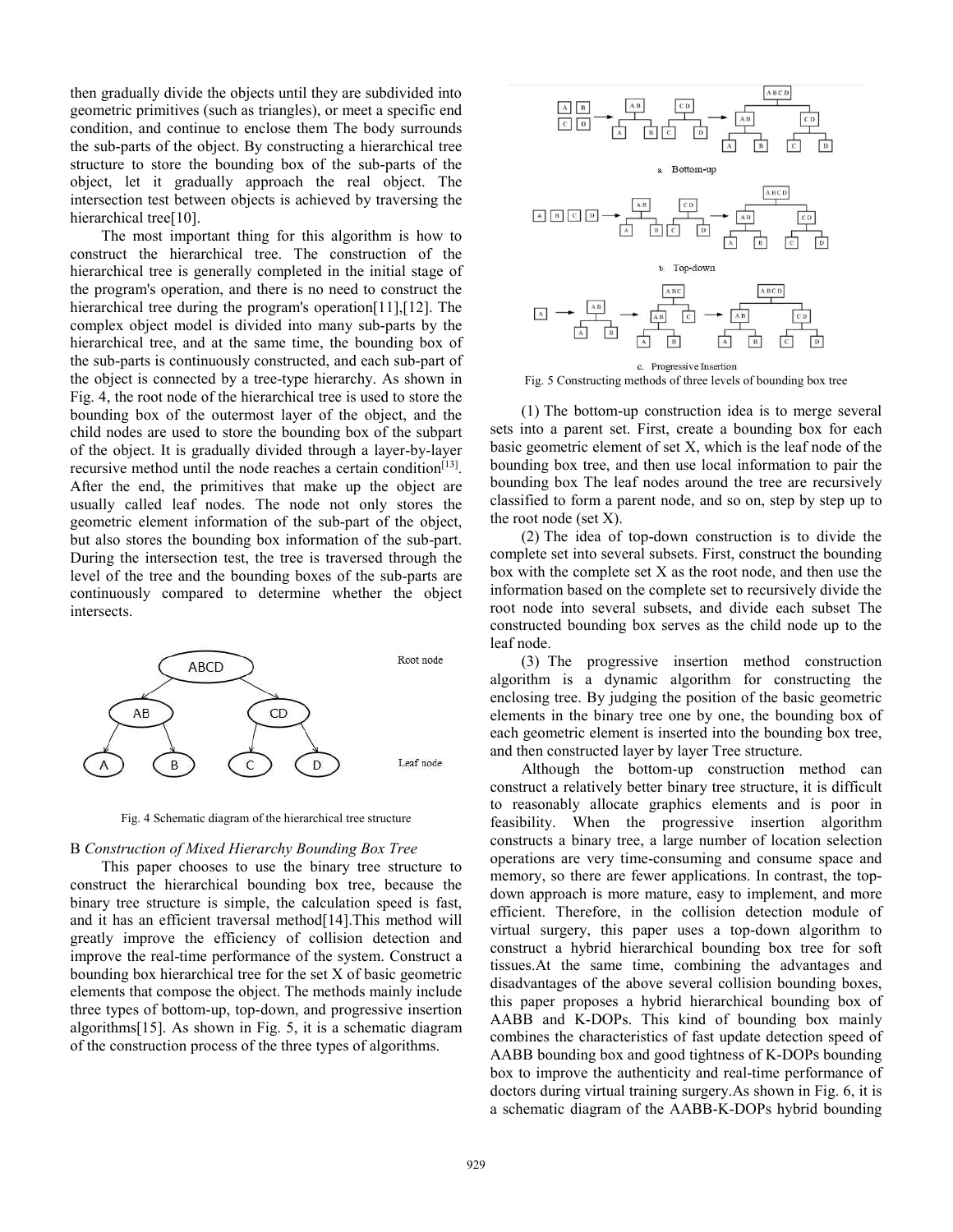box hierarchical tree constructed by the top-down algorithm<sup>[16]</sup>.



Fig. 6 Hybrid hierarchical bounding box based on AABB and K-DOPs

This paper takes the virtual vascular interventional surgery model as an example to construct a hybrid hierarchical bounding box tree from top to bottom, as shown in Fig. 7. First, construct the AABB bounding box to form the root node of the vascular guide wire model, and then divide the model from top to bottom to establish the K-DOPs bounding box to form the child nodes. As shown in Figure 7a-7d.



c.AABB bounding box of guide wire d.K-DOPs bounding box of guide wire Fig. 7 Hybrid hierarchical bounding box tree of blood vessel and guide wire

## C *Implementation of collision detection algorithm*

This paper mainly studies the collision detection between soft tissue and surgical instruments, which is to complete the collision detection between the blood vessel and the guide wire. After the guide wire is established, the bounding box tree will replace the guide wire for collision detection, and the bounding box tree of the blood vessel will replace the blood vessel collision detection. The specific algorithm is implemented as follows:

(1) First, check whether the root node of the guide wire and the root node of the blood vessel intersect. If the two root nodes do not intersect, it means that the two objects have not collided. Then the collision detection ends, and it is concluded that there is no collision between the two objects. The conclusion of the collision. If the two root nodes intersect, proceed to the second step.

(2) Traverse the bounding box tree of the guide wire and the bounding box tree of blood vessels. It traverses from the root node of the two objects until all child nodes are traversed. If the intersection of the child nodes has never been detected, the collision detection ends, and the conclusion that the two objects have not collided; if the intersection of the child nodes

is detected, the collision information such as the collision point is recorded, and the information is output.

According to the above collision detection algorithm, draw the collision detection flowchart, as shown in Fig. 8.



Fig. 8 Intersection test flow chart

## V. EXPERIMENTAL RESULTS AND ANALYSIS

The hybrid hierarchical bounding box proposed in this paper is mainly developed based on Visual Studio 2012.The blood vessel and guide wire model established in the virtual system. The blood vessel model contains 18.4k triangular faces and 10.8k vertices, and the guide wire model contains 1.3k triangular faces and 0.9k vertices.At the same time, a simplified vascular guide wire model was made, and the number of triangles and vertices were 2.1k, 1.6k; 0.9k, 0.6k, respectively.

Fig. 9 shows the comparison of the collision detection time of each method. It can be seen from the figure that compared with the K-DOPs bounding box, the AABB and K-DOPs hybrid hierarchical bounding box method greatly improves the detection efficiency and also improves the realtime performance of collision detection.



Fig. 9 Collision detection time comparison